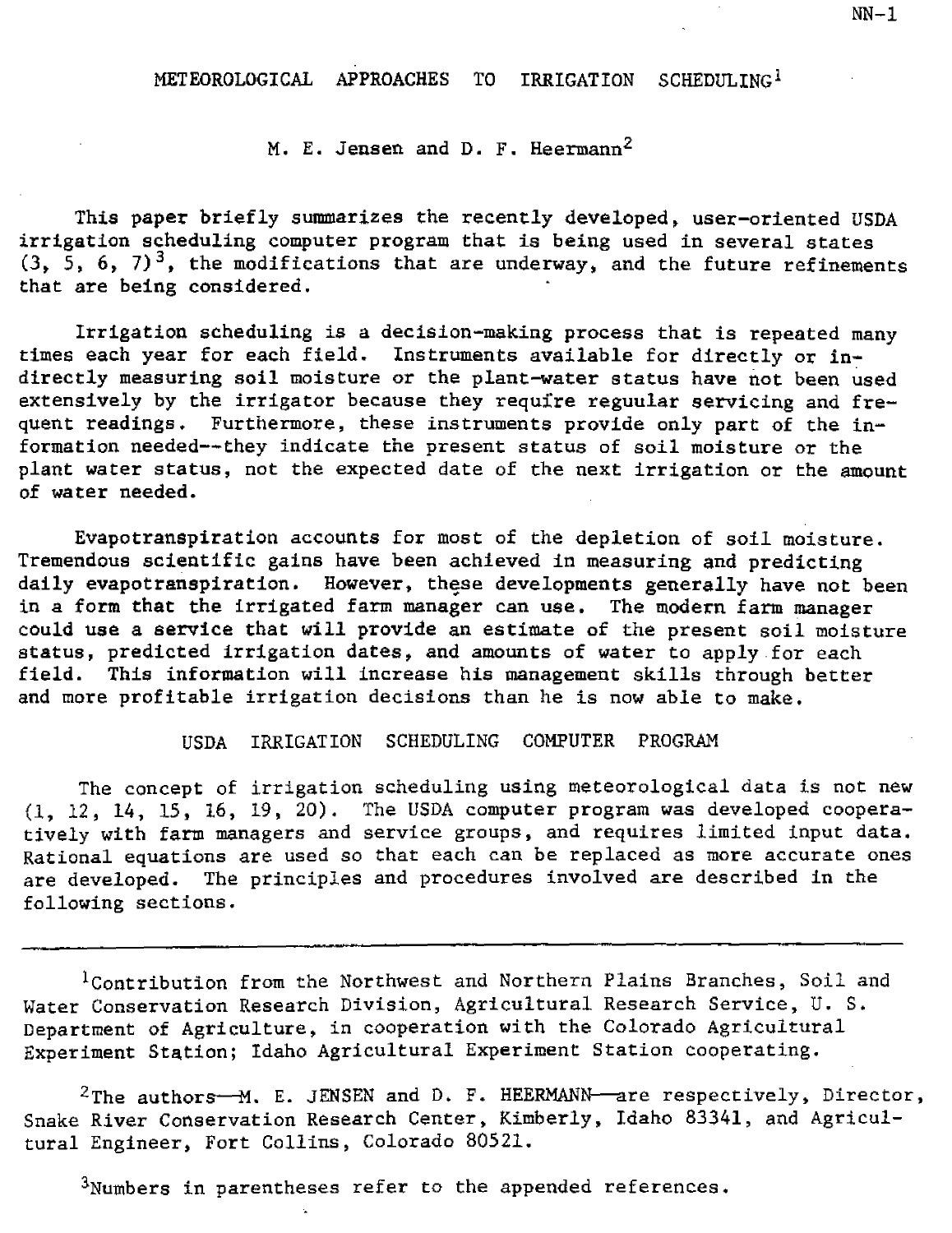## Soil Moisture Depletion

The major dependent variable is soil moisture depletion and the major components are:

$$
D = \sum_{i=1}^{n} (E_{t} - R_{e} - I + W_{d})
$$
 [1]

where  $D =$  depletion of soil moisture (after a thorough irrigation  $D = 0$ ):  $E_t$  = evapotranspiration;  $R_a$  = rainfall (excluding runoff); I = irrigation water applied;  $W_d$  = the drainage from the root zone; and  $i = 1$  for the first day after a thorough irrigation when  $D = 0$ . The terms to the right of the equal sign are daily totals, expressed in inches, in the present computer program of this model.

# Potential Evapotranspiration

The program first estimates daily potential evaporative flux, E\* (the evaporative flux from a well-watered reference crop like alfalfa with 12 to 18 inches of top growth). A combination equation (energy balance and aerodynamic) using daily values of a limited number of meteorological parameters provides adequate estimates of E\* for this purpose. The most common combination equation is that presented by Penman (13):

$$
E^* = \frac{\Delta}{\Delta + \gamma} (R_n - G) + \frac{\gamma}{\Delta + \gamma} (15.36)(1.0 + 0.01W) (e_s - e_d)
$$
 [2]

where  $\Delta$  is the slope of the saturation vapor pressure-temperature curve (de/dT),  $\gamma$  is the psychrometric constant,  $e_{\rm s}$  is the mean saturation vapor pressure in mb (mean of the saturation vapor pressures at maximum and minimum  $d$ aily air temperature), and  $e_A$  is the estimated actual vapor pressure based on the saturation vapor pressure at mean dew point temperature in mb. The parameters  $\Delta/(\Delta + \gamma)$  and  $\gamma/(\Delta + \gamma)$  are mean air temperature weighting factors whose sum is 1.0 (6), W is total daily wind run in miles,  $\, {\rm R}_{\rm n} \,$ is daily net radiation in cal  $\mathtt{cm^{-2}},$  and  $\mathtt{G}$  is daily soil heat flux in cal  $cm<sup>-2</sup>$ .

The Penman equation tends to underestimate  $E^*$  under high advective conditions (7, 17). Under these conditions, the aerodynamic term proposed by van Bavel (18), 11.505W/[ln(z/z<sub>0</sub>)], may be preferred in place of (15.36)<br>(1.0 + 0.01W) providing the roughness parameter used, z<sub>0</sub>, is in the range  $(1.0 + 0.01W)$  providing the roughness parameter used, of 0.6 to 1.0 cm. The parameter  $z$  is the height at which the windspeed is measured.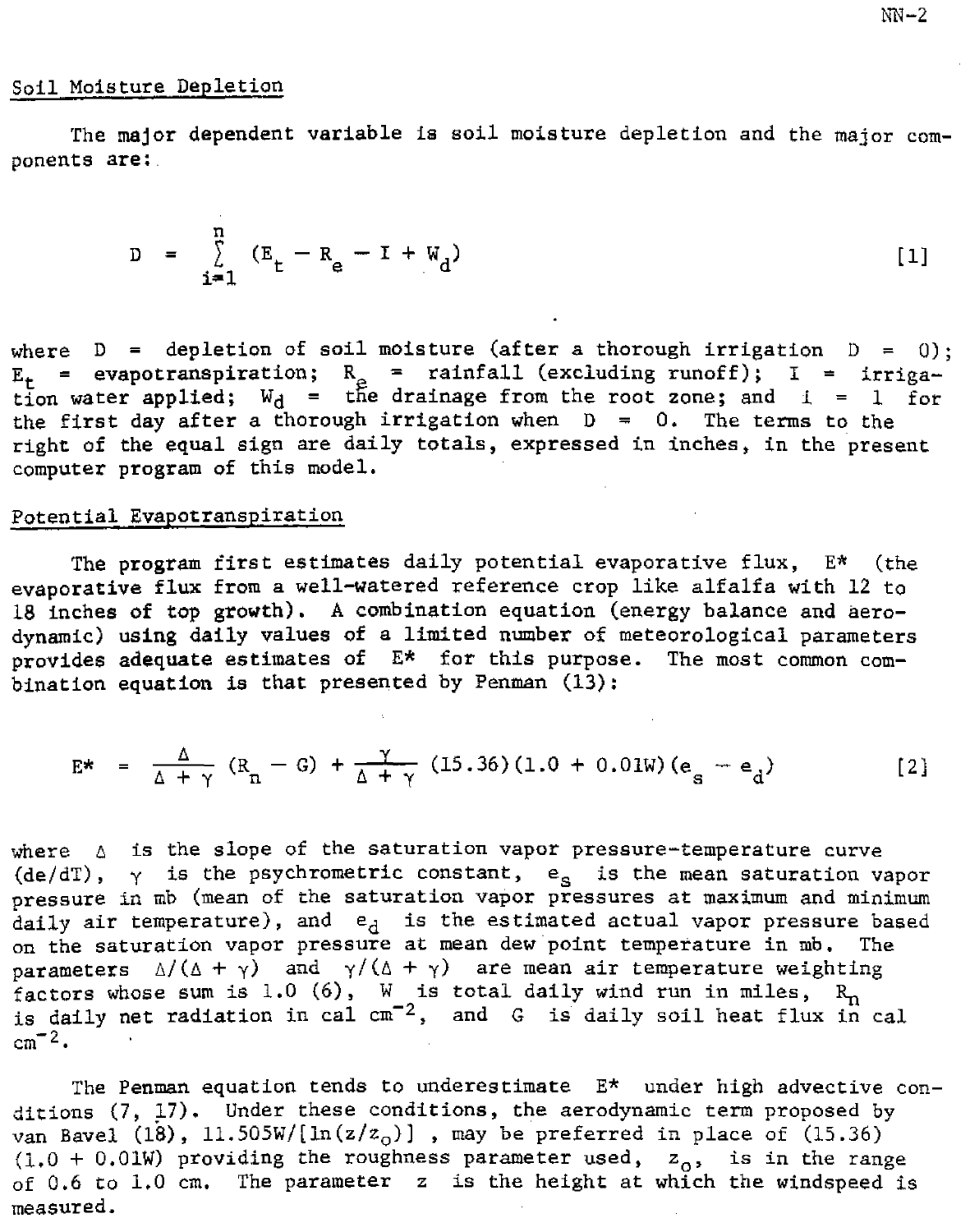Estimates of daily potential evaporative flux,  $E^*$ , are converted to depth equivalent  $(E_{t_n})$  in inches using 585 cal g<sup>-1</sup> as the latent heat of vaporization,  $(E_{t_n} \triangleq 0.000673 E^*)$ . vaporization,  $(E_{tn})$ 

### Net Radiation

Daily net radiation required for the combination equation is estimated using

$$
R_{n} = 0.77 R_{s} - R_{b} \qquad [2]
$$

$$
R_b = (a \frac{R_s}{R_{so}} + b)R_{bo}
$$
 [4]

and

$$
R_{bo} = (0.32 - 0.044 \sqrt{e}_d)(11.71 \times 10^{-8}) \frac{T2_A^4 + T1_A^4}{2}
$$
 [5]

R<sub>s</sub> is observed solar radiation for a day, R<sub>so</sub> is solar radiation that would be expected on that day if there were no clouds,  $0.77 R<sub>s</sub>$  represents the net shortwave radiation absorbed by a green crop with full cover,  $R_h$  is the net outgoing longwave radiation,  $R_{b0}$  is the net outgoing long wave radiation in cal cm<sup>-2</sup> on a c<mark>lear day, e<sub>d</sub> is the saturation vapor pressure at mean dew</mark><br>point temp<mark>erature in mb, 11.71 × 10<sup>-8</sup> is the Stefan-Boltzmann constant in</mark> cal cm<sup>-2</sup>day<sup>-1</sup> °K<sup>-4</sup>, and T2<sub>A</sub> and T1<sub>A</sub> are the maximum and minimum daily air<br>temperatures, respectively, in °K.

The constants a and b in equation [4] were originally derived from Davis, California data, obtained from Pruitt<sup>4</sup> (1.35 and -0.35). More recently, evaluations in Idaho under arid conditions *where* the nights frequently are clear, gave values near 0.75 and 0.25 for a and b, respectively. These variations seem large but they have very little effect with nearly clear skies. As a first approximation, one can assume  $a = 1.0$  and  $b = 0$ .

## Soil Heat Flux

An empirical equation is used in the program for daily soil heat flux: G = (average air temperature minus the average air temperature for the three previous days in  ${}^{\circ}$ F)  $\times$  5.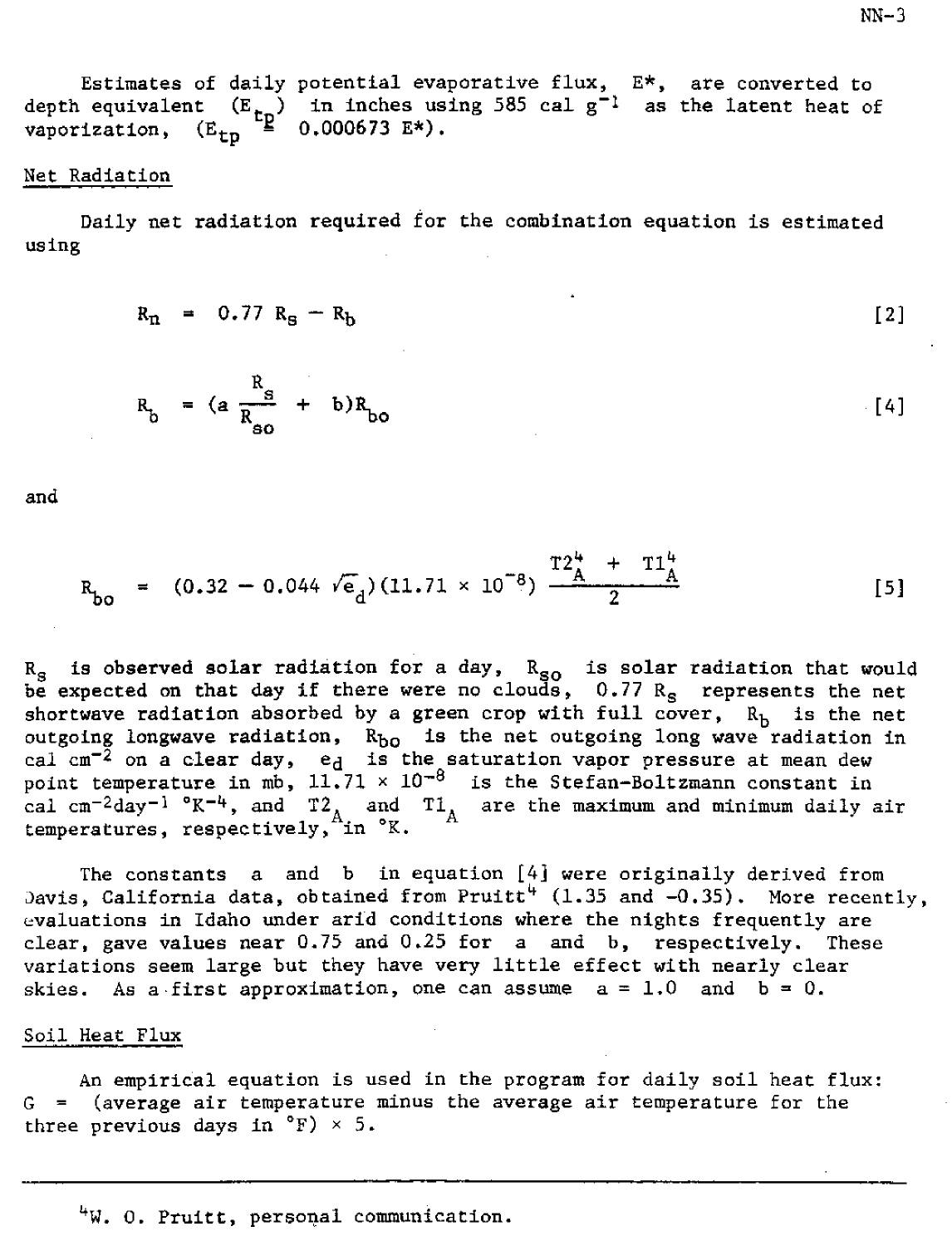Evapotranspiration  $(E_{\mu})$  for a given crop and field is estimated using

$$
E_{t} = K_{c} E_{tp}
$$
 [6]

where  $K_c$  is a dimensionless coefficient similar to that proposed by van Wijk and de Vries (21) and  $E_{tp}$  is the daily potential evaporative flux expressed in inches. The coefficient,  $K_{c}$ , represents the combined relative effects of the resistance of water movement from the soil to the various evaporating surfaces and the resistance to the diffusion of water vapor from the surfaces to the atmosphere, and the relative amount of radiant energy available as compared to the reference crop (4). The crop coefficient is adjusted for soil surface wetness and the soil moisture level as follows:

$$
K_c = K_{c0}K_a + K_s
$$
 [7]

where  $K_{\rm co}$  = the mean crop coefficient based on experimental data where soil moisture was not limiting and normal irrigation stands were used; K<sub>a</sub> = a soil moisture coefficient that varies from 0.0 to 1.0. In this program,  $K_a$  was assumed to be proportional to the logarithm of the percentage of remaining available soil moisture (AM):  $K_a$  =  $\ln(AM + 1)/\ln 101$ ;  $K_s$  is the increase in the coefficient when the soil surface is wetted by irrigation or rainfall. The maximum value of  $K_{co}K_{a}$  +  $K_{c}$  normally will not exceed 1.0 for most crops. The value of  $\text{ K} _{\text{S}}$  was approximated for the first, second, and third day after a rain or irrigation, respectively using:  $(0.9 - K<sub>c</sub>)0.8$ ;  $(0.9 - K_c)0.5$ ;  $(0.9 - K_c)0.3$ .

## Rainfall-Irrigation

Daily rainfall excluding runoff is entered for each field. If runoff occurred, the recorded rainfall was arbitrarily reduced based on local experience and judgement. Estimated increases in evaporation caused by rainfall wetting the soil surface cannot exceed the rainfall.

When an adequate amount of irrigation water was applied, the soil moisture depletion was assumed to be zero on the day of irrigation. With moving sprinkler systems that apply a limited amount of water very uniformly, the amount applied is treated as rainfall.

## Drainage

Daily drainage estimates are not part of the present computer program. Drainage estimates are not needed if the amount of irrigation water added is unknown, and the maximum amount of water that can be depleted is based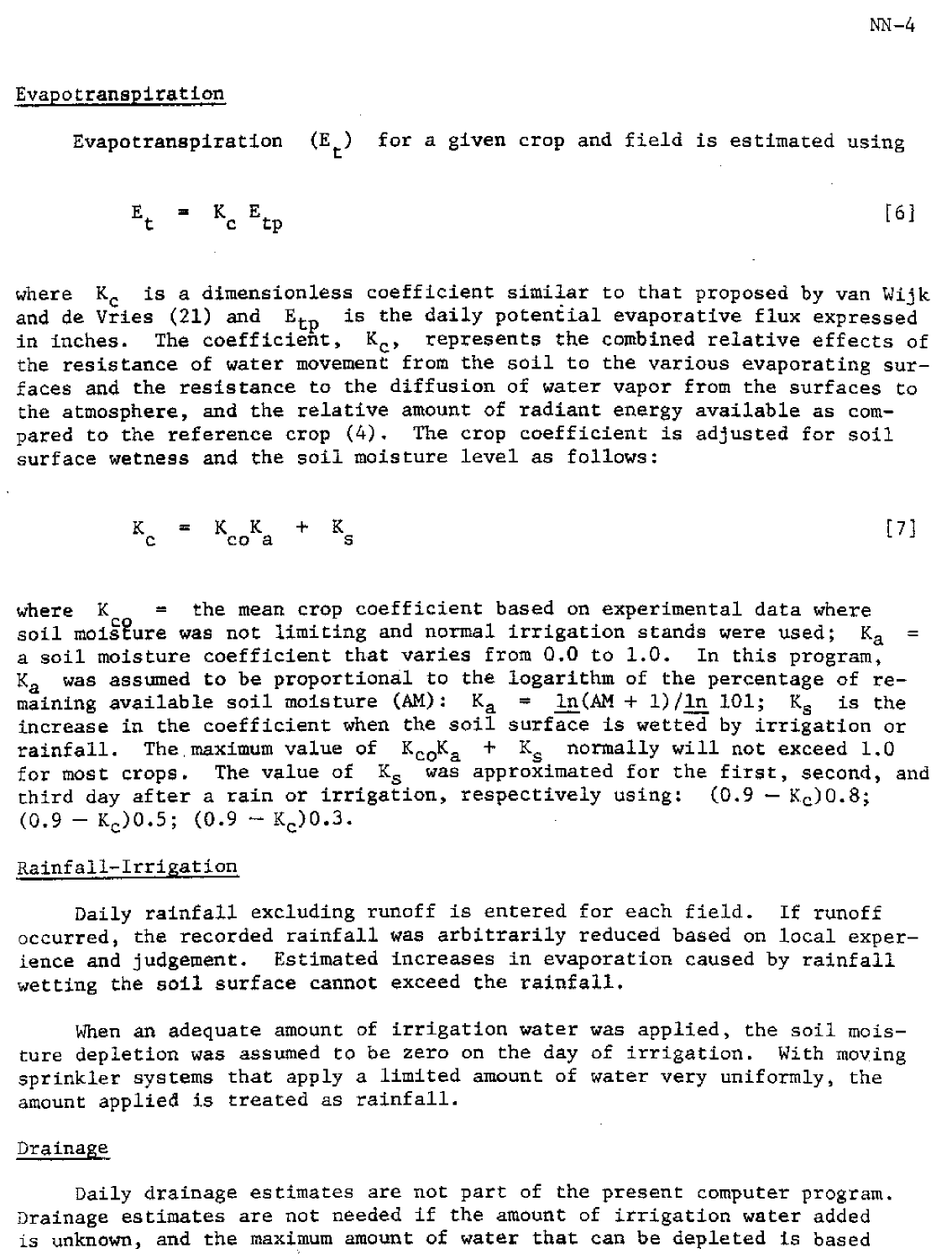on the maximum amount of water that can be depleted by evapotranspiration for a given soil and crop. Rainfall in excess of that required to reduce the depletion to zero is attributed to drainage on the day that it occurs.

If the maximum amount of water that can be depleted also includes that portion that may drain from the root zone, then a daily drainage estimate can be added as an optional subroutine. Initially this subroutine will be based on the expression proposed by Ogata and Richards (11).

$$
W = W_0 t^{-m}
$$
 [8]

where  $W_{0}$  is the water content when  $t = 1$ , and  $m$  is a constant derived experimentally for a given soil. When evapotranspiration occurs, the rate  $_{\odot}$ drainage at a given water content may be less because the hydraulic gradient is also affected by the extraction of water by the crop. However, during the first few days after an irrigation, the hydraulic conductivity is usually large so that the hydraulic gradient is not greatly affected by evapotranspiration, and a correction similar to that proposed by Wilcox (22) could be used (9).

## Irrigation Schedules

The number of days before the next irrigation is estimated from the remaining soil moisture that can safely be depleted and the expected average  $E_{+}$ .

$$
N = \frac{D_o - D}{E_t}
$$
 (9)

 $N = 0$  for  $D > D_0$ 

where  $N =$  the estimated number of days until another irrigation is needed if additional rainfall is not received,  $D^0$  is the maximum depletion of soil moisture allowed for the present stage of growth, D is the estimated depletion of soil moisture, and  $\overline{E_t}$  = the mean rate of  $E_t$  for the three previous days and three forecast days. Mean evapotranspiration for the crop involved as measured at that location and time could be used if available.

The total amount of water required for the next irrigation at the point of water measurement  $(W_T)$  is estimated as follows: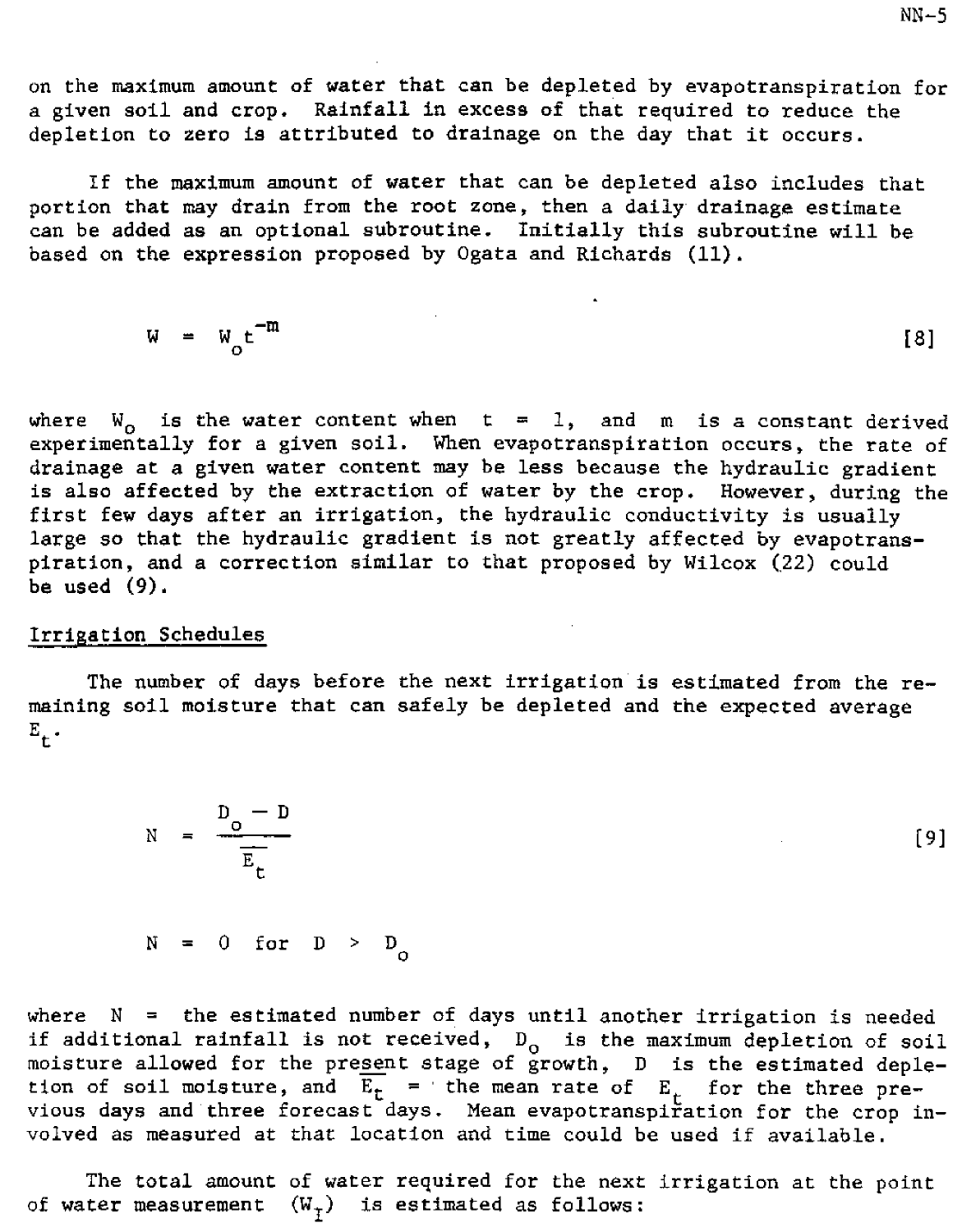$$
W_{\underline{I}} = \frac{D_o}{E}, \quad D_o > D
$$

$$
W_{\overline{L}} = \frac{D}{E}, \quad D > D_{\overline{O}}
$$

where D is the estimated depletion of soil moisture and E is the attainable irrigation efficiency with the system involved. When necessary,  $W_I$  can be adjusted for the leaching requirements.

### INPUT DATA

Three categories of input data are required: (a) basic or fixed data for each region and field, (b) current meteorological data for each region, and (c) current data for each field.

## Basic Data

The basic data consist of regional constants for the potential  $E_t + equa$ tions, and data for each field. The latter involves the farm name, crop code number, alpha-numeric crop and field identification, planting date, estimated effective cover date, estimated harvest date, estimated overall irrigation efficiency for each field based on the system being used, and the maximum amount of soil water that could be depleted by evapotranspiration for each crop. The maximum depletion by evapotranspiration is estimated as the difference between the soil-water content about 4 days after an irrigation on a soil that is about 2-3 feet in depth (covered to prevent evaporation), and the soil-water content reached when the given crop with a developed root system is allowed to grow without irrigation until completely wilted. Although water will still be draining from the soil, Miller (8) has shown that the 4-day waiting period for a shallow soil results in a water content that represents the effective field capacity. A 6- to 10-day waiting period is required for deeper soils and root systems.

#### Current Meteorological Data

Current meteorological data required for each region are: minimum and maximum air temperatures, solar radiation, dew point temperature, and wind run for each Julian calendar day since the last date of computation and for three forecast days. An optional, brief weather forecast can be included for each region.

### Current Field Data

Current data for each field are: the alpha-numeric date of the last irrigation, the allowable soil moisture depletion at the present stage of growth, the date of the last irrigation if it falls within the present computation period, and the rainfall 'and/or irrigation amount with its date of occurrence.

 $[10a]$ 

[10b]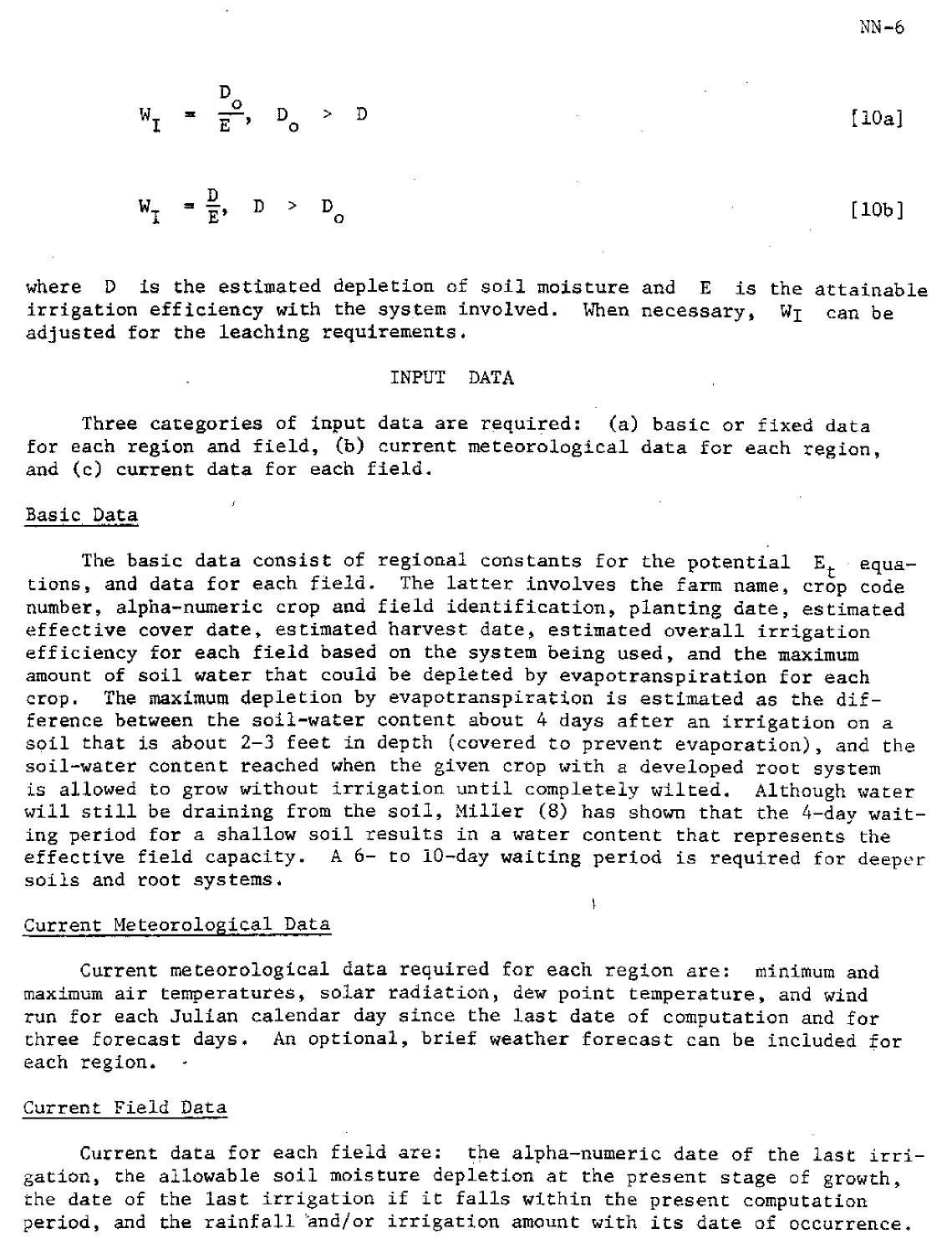Where the water table is high, a portion of the water loss by evapotranspiration may be supplied from the saturated zone. When this occurs, the allowable depletion can be increased and the efficiency adjusted to reflect that portion supplied by irrigation.

A brief description of the program steps, the FORTRAN program, sample calculations, and operational guides can be obtained on request from the authors.

## MODIFICATIONS UNDERWAY

The U. S. Bureau of Reclamation has modified the program to provide generalized irrigation forecasts for the major crops in an area of similar soils. These forecasts are updated weekly and distributed to cooperators who provide their own field monitoring. This service is being evaluated in 1970 in Idaho by the USER and Idaho Agricultural Extension Service concurrently with the individual field scheduling service. The cost of the generalized schedules should be less, and the results can be distributed more widely (5). However, rainfall is treated uniformly for the areas and more interpretation by the irrigator is required.

When used in semihumid areas, the probability of rainfall needs to be considered in irrigation forecasts. The addition of expected rainfall to this program is described in the next paper in these proceedings.

In areas where climatic conditions are more variable than in the arid West, a mean  $E_t$  rate that is more stable than that provided by a 6-day mean is needed. An estimate of  $E_t$  for the balance of the season is also  $\frac{1}{2}$ needed when irrigation dates are to be optimized. A simple procedure requiring only the mean maximum potential  $E_t$ , its time of occurrence, and a time parameter will be available on an optional basis. This procedure assumes that the distribution of mean potential  $E_t$  can be represented by a "normal" distribution function

$$
\overline{E}_{tp} = \mathbb{E}'_{tp} \exp\left[-\left(\frac{t - t'}{\Delta t}\right)^2\right]
$$
 [11]

where  $\widetilde{E}_{\rm r}$  = the mean  $E_{\rm r}$  expected at a given date t (in Julian days),<br> $t'$  = the Julian calendar day when the maximum mean potential evanotranspire where  $E_{1D} =$  the mean  $E_{1D}$  expected at a given date I (in Julian days),<br>t' = the Julian calendar day when the maximum mean potential evapotranspiration,  $E_{\text{th}}'$ , occurs (about July 15 in the Northern hemisphere), and  $\Delta t =$ tion,  $E_{tp}$ , occurs (about July 15 in the Northern hemisphere), and  $\Delta t =$ <br>the days before and after t' when  $E_{tp} = 0.37$   $E'_{tp}$ . The suitability of this procedure is illustrated in Figure<sup>p</sup>1 for southern Idaho and for Akron, Colorado in the next paper. The scatter in the spring is due to highly variable climatic conditions. However, since most crops are planted in southern Idaho between April 10 and June 1, the estimates are needed primarily after June 1. The use of this procedure also eliminates the need for the 3-day forecasts of meteorological data.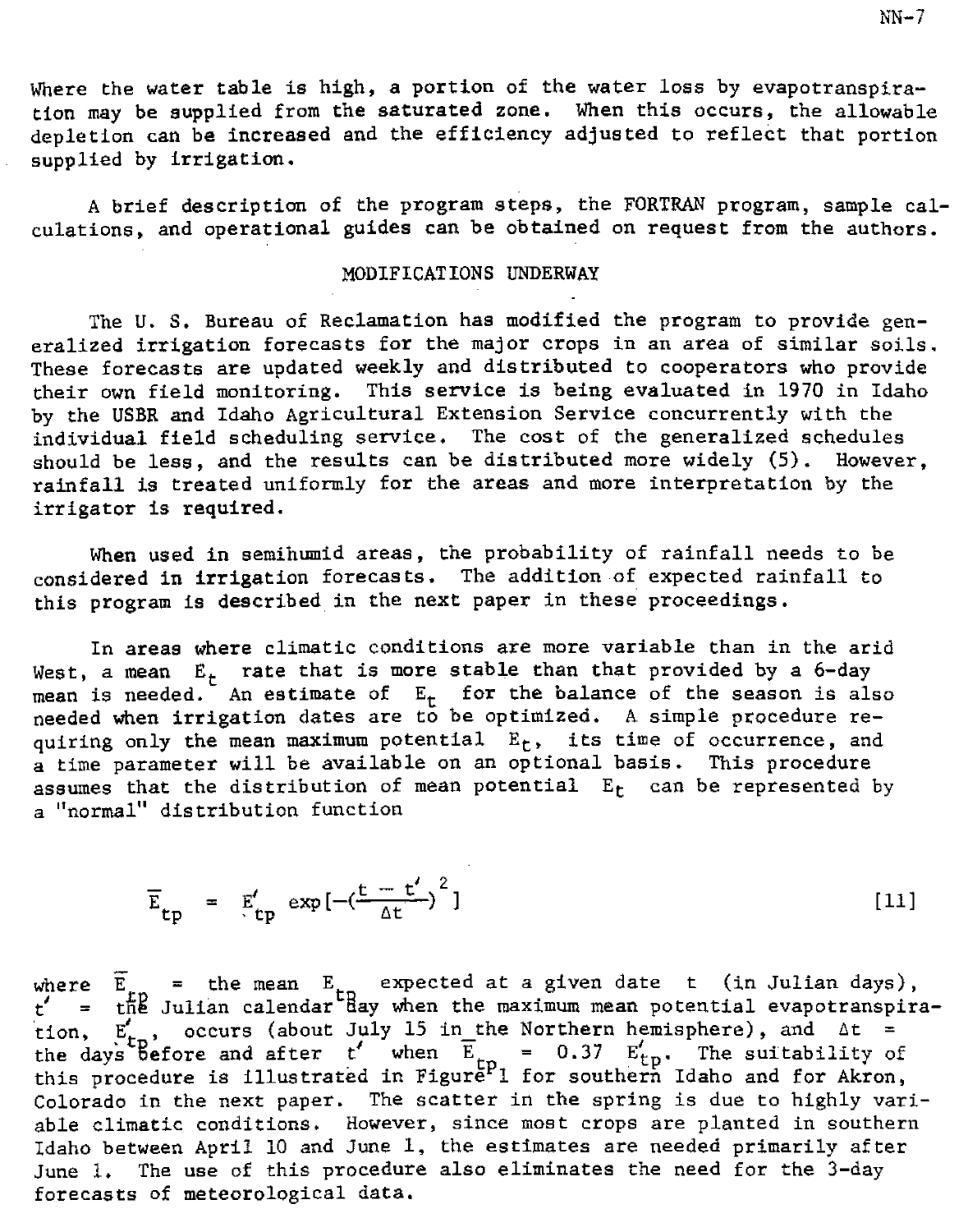

Figure 1. Distribution of **mean** potential evapotranspiration at Kimberly, Idaho

When the amount of irrigation water applied is known, a drainage component can be added to the program (9). This will require additional data to determine the constants for equation 8. In addition, the maximum amount of water that can be depleted from the soil must also include drainage. The maximum water that can be depleted by  $E_t$  and drainage can be defined as: "the maximum amount of water that can be removed by drainage and evapotranspiration, beginning one day after irrigation has ceased, with a given crop from a given soil. For reproducibility, it is assumed that the soil has been irrigated by flooding until the wetting front has advanced beyond the root zone."

An additional, optional subroutine is being developed to predict the optimum timing of limited irrigations for water-short areas or where irrigation water is expensive. Each time the program is run it will estimate the soil moisture depletion throughout the balance of the season and the probable yield reduction if no further irrigation is given. It will then predict the optimum time for applying specified increments of water. This procedure requires rainfall probabilities, the distribution of mean potential  $E_t$ ,  $E_{tn}$ , and the effect of limited water on yields. The latter item is the most difficult to define at this time for most crops. Data such as that provided by Musick and Dusek (10) can be used to develop approximate relationships. Some approximate models are now available for this purpose (2, 4).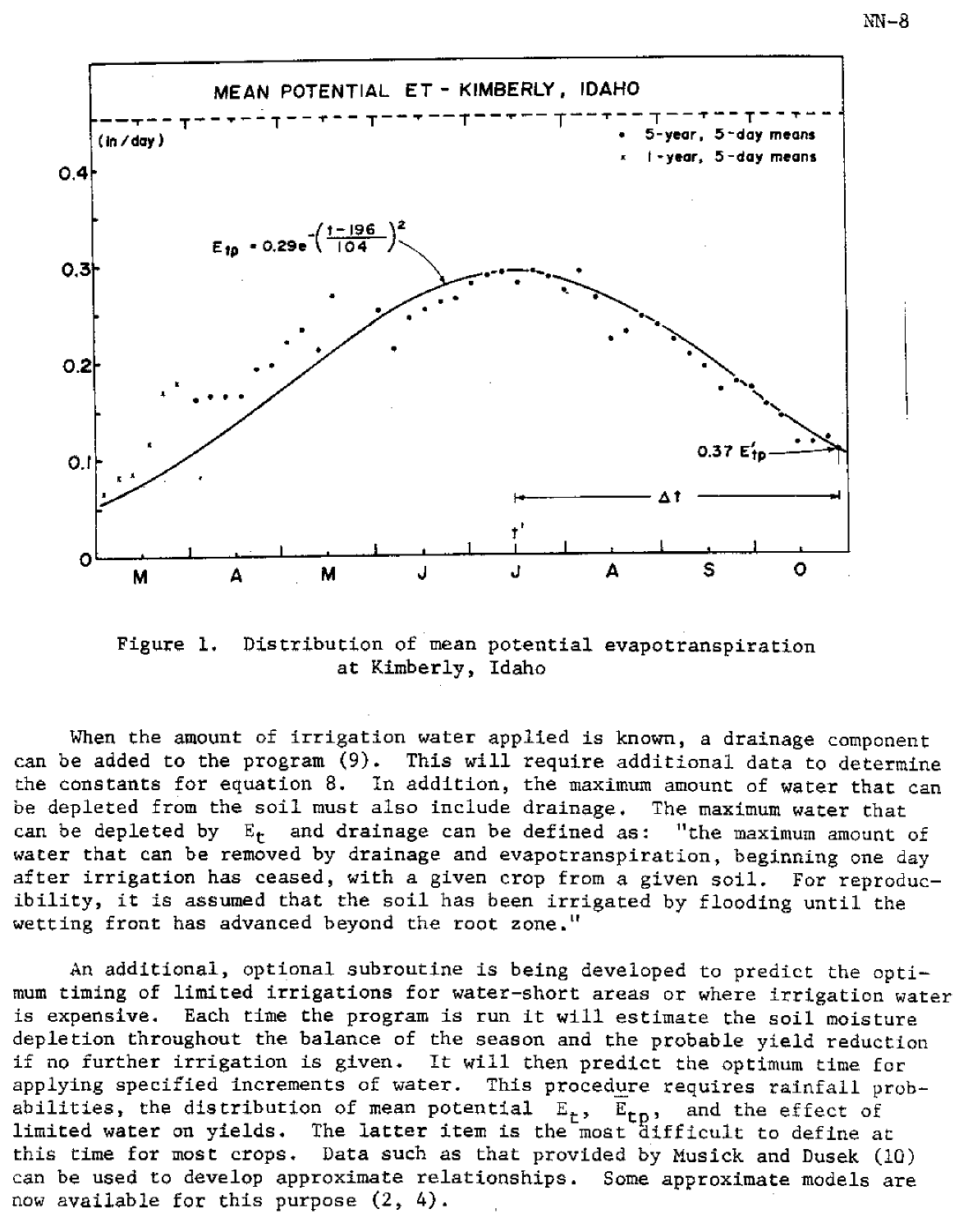# Standardized Agricultural Meteorological Data

Many present agricultural weather stations are not in an agricultural environment, especially in arid areas. More accurate data (humidity, air temperature and wind) will be available when these stations are standardized.

## Plant Growth Models

More accurate crop coefficients will be available when plant growth models are used to predict leaf-area development and plant maturity. These models also should include the effects of soil moisture deficits at all stages of growth on yields under prevailing climatic conditions.

## Evapotranspiration Components

Greater accuracy in irrigation scheduling will be possible when more accurate estimates of the evaporation component of evapotranspiration are available. These estimates are more important in higher rainfall areas.

## Drainage Problems

Drainage problems, or wet soil conditions, that affect either plant growth or harvesting operations can be reduced if irrigation scheduling programs are modified to include predictions of adverse effects of late irrigations in semihumid areas. Also, the contribution to  $E_t$  from water in the saturated zone and its effect on soil moisture depletion needs to be incorporated where high water tables exist.

### **SUMMARY**

A simple procedure for scheduling irrigations has been needed for many years. Irrigation scheduling, using meteorological techniques and a computer, is now practical. Computer facilities are presently available to anyone with a telephone in the United States. Such irrigation scheduling can be initiated now while further refinement is underway. Potential economic returns can exceed the costs of such a service by severalfold. The interest and enthusiasm for a service that can provide data and forecasts of this type to the modern farmer for his decision-making processes are very high. With increasing costs of farming and decreasing water supplies, the modern farmer needs such a service to remain solvent. Farmers who depend only on rainfall also need such information to make decisions as to the need for fertilizer--or additional amounts of fertilizer--if it appears that the soil moisture conditions are adequate for higher yields. The information provided with this computer program has also been educational to the irrigation farm manager, because it has increased his understanding of the soil moisture reservoir and its management.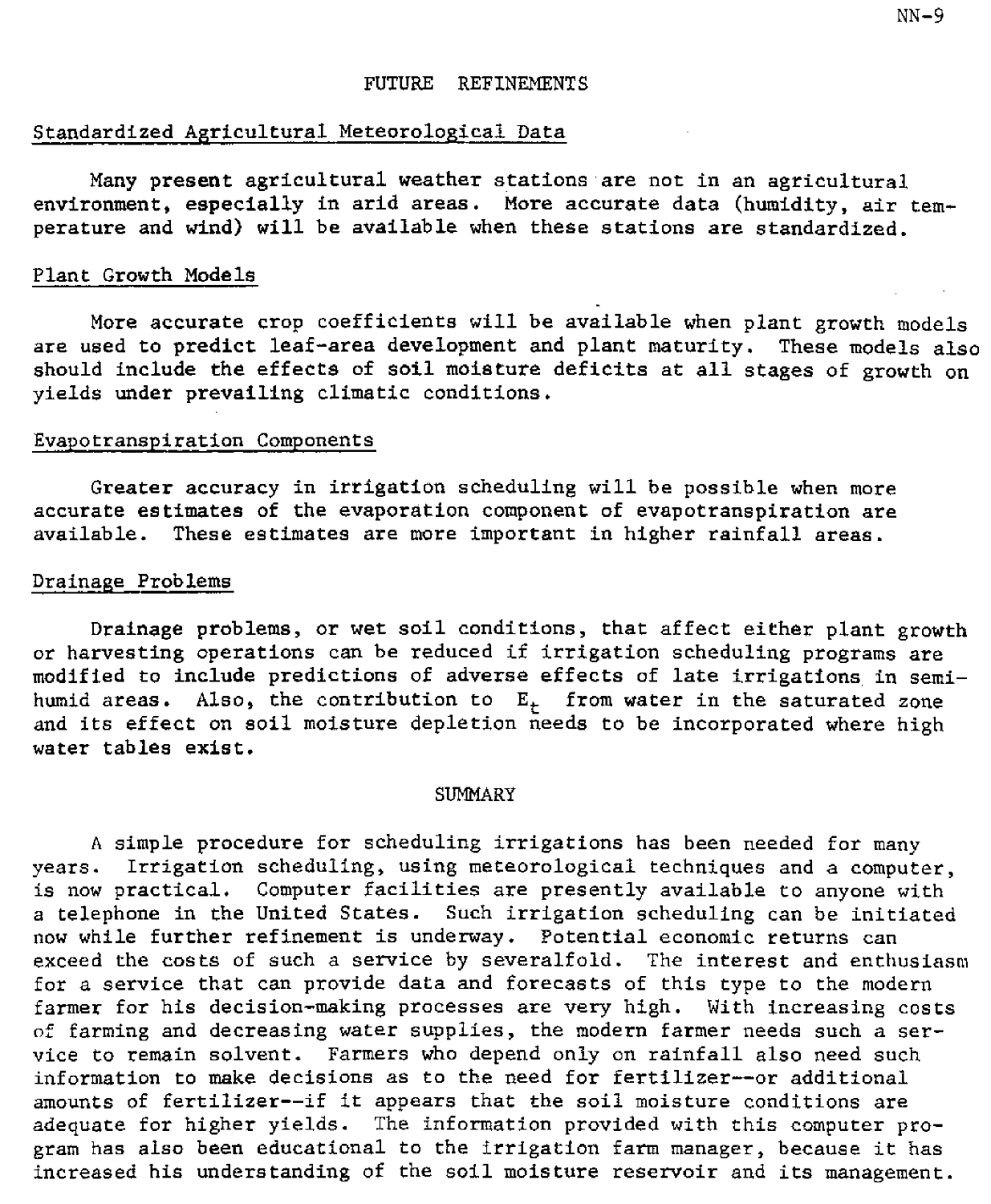### References

Bayer, L. D. The meteorological approach to irrigation control. Hawaiian Planter's Record, 54:291-298, 1954.

2 Fitzpatrick, E. A., and Nix, H. A. A model for simulating soil water regimes in alternate fallow-crop systems. Agr. Meteorol., 6:303-319, 1969.

3 Franzoy, C. E. Predicting irrigations from climatic data and soil parameters. Paper No. 69-752, Amer. Soc. Agr. Engin. Winter Meeting, December 1969.

4 Jensen, M. E. Water consumption by agricultural plants. Water Deficits and Plant Growth, T. T. Kozlowski (Ed.), Academic Press, N.Y., Vol 11:1-22, 1968.

5 Jensen, M. E. Scheduling irrigations using computers. J. Soil and Water Conserv. 24(8):193-195, 1969.

6 Jensen, M. E., Robb, D. C. N., and Franzoy, C. E. Scheduling irrigations using climate-crop-soil data. Amer. Soc. Civil Engin., J. Irrig. and Drain. Div. 96(1R1):25-38, 1970.

7 Jensen, M. E., Wright, J. L., and Pratt, B. J. Estimating soil moisture depletion from climate, crop, and soil data. Trans., Amer. Soc. Agr. Engin. (in press). Paper No. 69-641, ASAE Winter Meeting, December 1969.

8 Miller, D. E. Available water in soil as influenced by extraction of soil water by plants. Agron. J. 59:420-423, 1967.

9 Miller, D. E., and Aarstad, J. S. Estimating deep drainage losses between irrigations. (Manuscript to be submitted to the Agron. J.)

10 Musick, J. T., and Dusek, D. A. Grain sorghum row spacing and planting rates under limited irrigation in the Texas High Plains. Texas Agr. Exp. Sta. MP-932, 10 p., Oct. 1969.

11 Ogata, G., and Richards, L. A. Water content changes following irrigation of bare-field soil that is protected from evaporation. Soil Sci. Soc. Amer. Proc. 21:355-356, 1957.

12 Penman, H. L. The physical basis of irrigation control. Proc. Intl. Hort. Congr. 13:913-924, London, 1952.

13 Penman, H. L. Vegetation and Hydrology. Tech. Communication No. 53, Commonwealth Bureau of Soils, Harpenden, England, 125 p. 1963.

14 Pierce, L. T. A practical method of determining evapotranspiration from temperature and rainfall. Trans. Amer. Soc. Agr. Engin. 3(1):77-81, 1960.